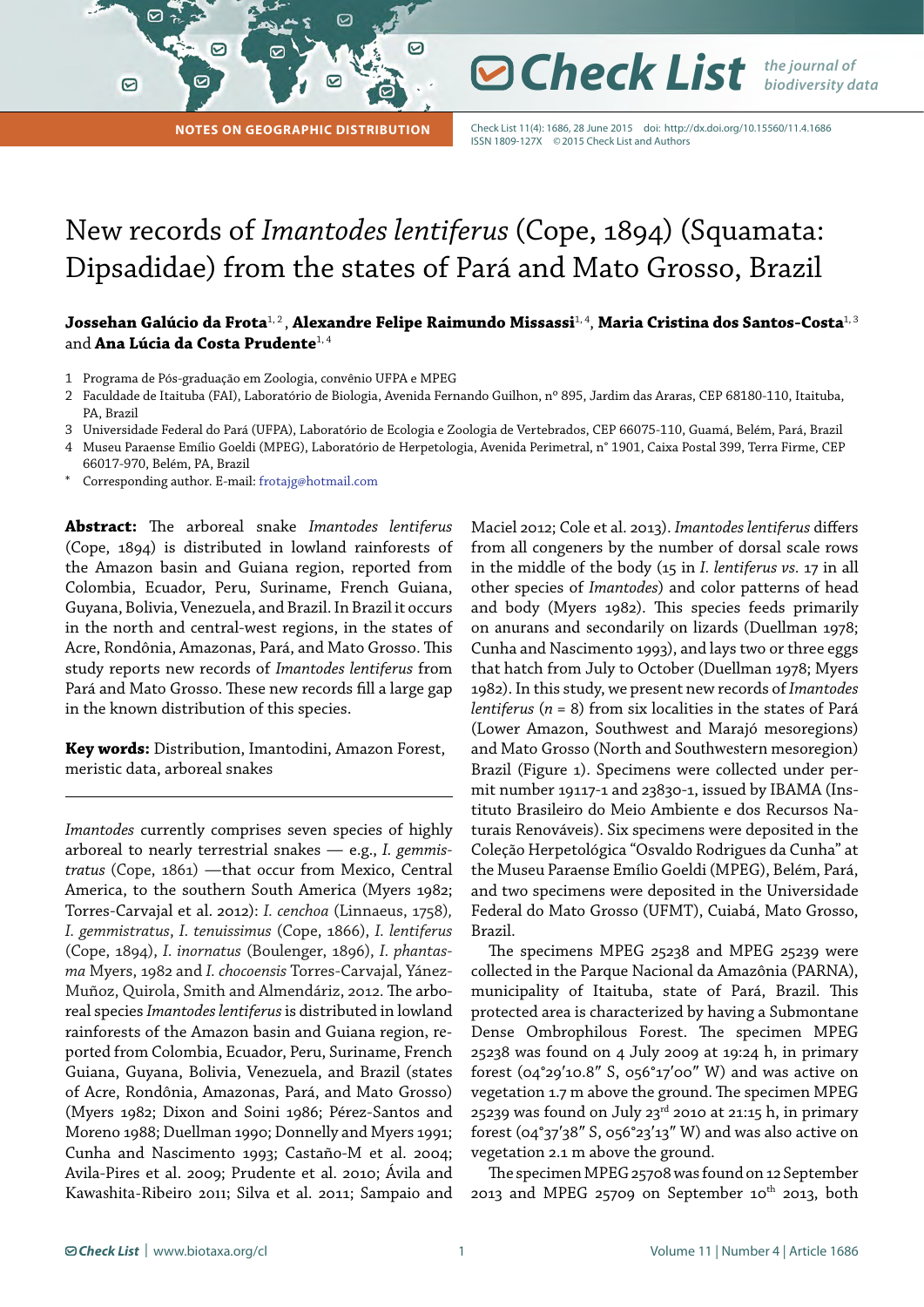

**Figure 1.** Records of *Imantodes lentiferus* in Amazonia. Red circles = new records for municipalities of Itaituba (PARNA da Amazônia and Mina do Palito), Santarém, and Melgaço (FLONA de Caxiuanã), state of Pará, and Juína and Vale São Domingos, state of Mato Grosso; black star = type locality (Cope 1894); black circles = specimens examined; black squares = data from Myers (1982), Dixon and Soini (1986), Donnelly and Myers (1991), Cunha and Nascimento (1993), Avila-Pires et al. (2009), Prudente et al. (2010), Ávila and Kawashita-Ribeiro (2011), Silva et al. (2011), Sampaio and Maciel (2012), Torres-Carvajal et al. (2012), Cole et al. (2013).

specimens collected in Mina do Palito (06°19′34″ S, 055°47′47″ W), municipality of Itaituba, state of Pará, Brazil, without specific collection data.

The specimen MPEG 19049 was collected at the municipality of Santarém (03°8′48″ S, 054°49′46″ W), state of Pará, on 27 February 1995. There is no specific data of the collection site of this specimen.

The specimen MPEG 20483 was collected on 12 July 2002, in the Floresta Nacional de Caxiuanã (01°48′ S, 050°43′ W), municipality of Melgaço, state of Pará, at the Xingu-Tocantins interfluve, Brazil. The vegetation at Caxiuanã is a lowland Tropical Rain Forest, with patches of Open Tropical Rain Forest/Submontane, growing on yellow latosols of tertiary origin. Environments of dense forest and low plateaus (upland), flooded forests (lowlands), savanna-like vegetation (non-forest) and secondary vegetation (*capoeira*) are also found (Lisboa et al. 1997).

Two specimens were collected in the state of Mato Grosso, in the municipalities of Vale de São Domingos (15°17′38″ S, 059°03′39″ W; UFMT 1994) and Juína (11°22′40″ S, 058°44′27″ W; UFMT 4869). There is no specific data on the collection sites of these specimens.

The meristic and morphometric data of the eight specimens examined of *I.lentiferus* are summarized in Table 1.

These new records fill a large gap in the known distribution of this species (Figure 1). The gaps between records may be because of the low number of appropriate inventory surveys, as well as a possible low density of this species, making it difficult to find in the wild, especially in the arc of deforestation, in the south Pará. The new record from the locality Vale São Domingos, extended the distribution of *I. lentiferus* 560 km for southwestern of the state of Mato Grosso, Brazil.

Numerous specimens of *Imantodes lentiferus* have been collected in the Western Amazon region (adjacent to the Andes), from Ecuador, Colombia, and Peru, suggesting that the species is more abundant there than in the eastern region (Duellman 1978; Myers 1982; Dixon and Soini 1986; Torres-Carvajal et al. 2012). In the Eastern Amazon region this species is considered rare, having a low occurrence or being absent in many sites (e.g., Cunha and Nascimento 1993; Martins and Oliveira 1999; Frota et al. 2005; França et al. 2006; Vogt et al. 2007; Prudente et al. 2010; Silva et al. 2011; Ávila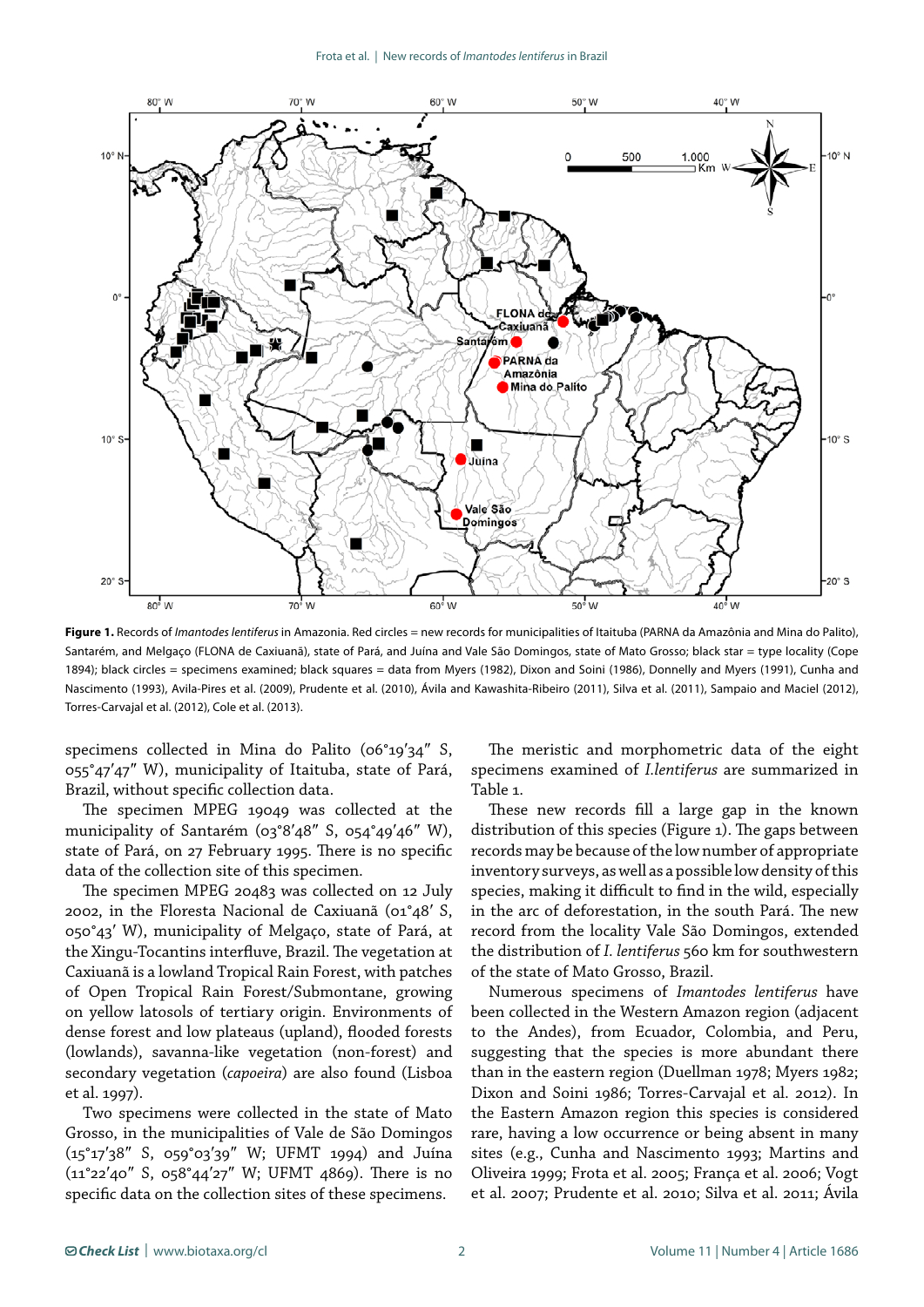**Table 1.** Meristic data of *Imantodes lentiferus* specimens from Central-eastern Amazon. The SVL and TL are presented in millimeters (mm). Numbers in parentheses represent the just scales in contat with "eye" and "chin", counted in the right side of the head. Transversal bar correspond the variation of right/left sides. Legend: SVL= snout-vent length; TL= tail length; SL= supralabial scales; eye= supralabial scales in contact with the eye; IL= infralabial scales; chin= infralabial scales in contact with the first pair of chinshields; VE= number of ventral scales; SC= number of subcaudal scales; Dorsal blotches = number of dorsal blotches; Tail blotches = number of tail blotches.

| Specimen number  | <b>Sex</b> | <b>SVL/TL</b> | SL (eye)        | IL (chin)        | VE  | <b>SC</b> | <b>Dorsal blotches</b> | <b>Tail blotches</b> |
|------------------|------------|---------------|-----------------|------------------|-----|-----------|------------------------|----------------------|
| MPEG 25238       |            | 564/264       | $8/8(3-5)$      | $11/11(1-5)$     | 233 | 150       | 46                     | 26                   |
| MPEG 25239       | M          | $661/-$       | $9/8$ (3-6/3-5) | $12/11(1-6)$     | 235 | -         | 46                     | -                    |
| MPEG 19049       | M          | 644/302       | $8/9$ (3-5/3-6) | $11/10(1-6/1-5)$ | 235 | 148       | 50                     | 34                   |
| MPEG 20483       | M          | 597/288t      | $8/8(3-5)$      | $11/11(1-6)$     | 231 | 159       | 42                     | 24                   |
| MPEG 25708       | M          | 602/264       | $8/8(3-5)$      | $11/11(1-6)$     | 234 | 138       | 40                     | 22                   |
| MPEG 25709       | M          | 592/259       | $8/8(3-5)$      | $11/11(1-6)$     | 235 | 139       | 46                     | 27                   |
| <b>UFMT 1994</b> | M          | 624/291       | $9/ - (4-6)$    | $11/11(1-6)$     | 235 | 154       | 39                     | 24                   |
| <b>UFMT 4869</b> | M          | 601/298       | $8/8(3-5)$      | $11/11(1-6)$     | 234 | 150       | 41                     | 29                   |

and Kawashita-Ribeiro 2011; Maschio et al. 2012). The hypothesis of low occurrence is supported by the few records present in the MPEG since 1970 and UFMT (*n* = 29) (Appendix 1).

#### **ACKNOWLEDGEMENTS**

We thank the CNPq (Conselho Nacional de Desenvolvimento Científico e Tecnológico) for awarding a doctoral scholarship to JGF and a productivity scholarship to ALCP (process 308950/2011-9; process 305475/2014-2; PROTAX 562171/2010-0); Romero Félix, for providing supplies (JGF) to carry out this study. We also thank D. Tannus and V. Leite for the English review.

### **LITERATURE CITED**

- Ávila, R.W. and R.A. Kawashita-Ribeiro. 2011. Herpetofauna of São João da Barra Hydroelectric Plant, state of Mato Grosso, Brazil. Check list 7(6): 750–755. doi: [10.15560/11014](http://dx.doi.org/10.15560/11014)
- Avila-Pires, T.C.S., L.J. Vitt, S.S. Sartorius, and P.A. Zani. 2009. Squamata (Reptilia) from four sites in southern Amazonia, with a biogeographic analysis of Amazonian lizards. Boletim do Museu Paraense Emílio Goeldi, nova série Zoologia. Ciências Naturais 4(2): 99–118.
- Castaño-M, O.V., G. Cárdenas-A, E.J. Hernández-R and F. Castro-H. 2004. Reptiles en el Chocó biogeográfico; pp. 599–631, in: J.O. Rangel-Ch. and P.D. Lowy C. (eds.). Colombia, Diversidad Biótica, vol. 4 Instituto de Ciencias Naturales, Universidad Nacional de Colombia.
- Cole, C.J., C.R. Townsend, R.P. Reynolds, R.D. MacCulloch and A. Lathrop. 2013. Amphibians and reptiles of Guyana, South America: illustrated keys, annotated species accounts, and a biogeographic synopsis. Proceedings of the Biological Society of Washington 125(4): 317–578.
- Cope, E.D. 1894. On the Species of *Himantodes* Dumeril & Bibron. The American Naturalist 28: 612–614.
- Cunha, O.R. and F.P. Nascimento. 1993. Ofídios da Amazônia. As cobras da Região Leste do Pará*.* Boletim do Museu Paraense Emílio Goeldi, Nova Série Zoologia 9(1): 1–191.
- Dixon, J.R. and P. Soini. 1986. The reptiles of the upper Amazon Basin. Iquitos Region, Peru. Milwaukee,Wisconsin: Milwaukee Public Museum Milwaukee. 91 pp.<http://www.jstor.org/stable/3892507>
- Donnelly, M.A. and C.W. Myers. 1991. Herpetological results of the 1990 Venezuelan Expedition to the summit of Cerro Guaiquinima, with new Tepui reptiles. American Museum Novitates 3017: 1–54.<http://hdl.handle.net/2246/5042>

Duellman, W.E. 1978. The biology of an Equatorial herpetofauna

in Amazonian Ecuador. University of Kansas Museum of Natural History, Miscellaneous Publication 65: 1–352. [http://](http://biodiversitylibrary.org/page/4065365) [biodiversitylibrary.org/page/4065365](http://biodiversitylibrary.org/page/4065365)

- Duellman, W.E. 1990. Herpetofaunas in Neotropical rainforests: comparative composition, history, and resource use; pp. 455–505, in: A. Gentry (ed). Four Neotropical rainforests. New Haven: Yale University Press.
- França, F.G.R.F., D.O. Mesquita and G.R. Colli. 2006. A checklist of snakes from Amazonian savannas in Brazil, housed in the coleção herpetológica da Universidade de Brasília, with new distribution records. Occasional Papers of the Oklahoma Museum of Natural History 17: 1–13.
- Frota, J. G., A.P. Santos-Jr, A.G. Guedes and H.M. Chalkidis 2005. As serpentes da região do baixo Rio Amazonas, no oeste do Estado do Pará, Brasil (Squamata). Biociências 13(2): 211–220. [http://](http://revistaseletronicas.pucrs.br/fo/ojs/index.php/fabio/article/view/187) [revistaseletronicas.pucrs.br/fo/ojs/index.php/fabio/article/](http://revistaseletronicas.pucrs.br/fo/ojs/index.php/fabio/article/view/187) [view/187](http://revistaseletronicas.pucrs.br/fo/ojs/index.php/fabio/article/view/187)
- Lisboa, P. L. B.; A. S. L. Silva and S. S. Almeida. 2007. Florística e estrutura dos ambientes; pp 163-183, In: P. L. P Lisboa (org.) Caxiuanã. Museu Paraense Emílio Goeldi. Belém, Brasil.
- Martins, M. and E. Oliveira. 1999. Natural history of snakes in forests of the Manaus Region, Central Amazonia, Brazil. Herpetological Natural History 6: 78–150.
- Maschio, G.F., U. Galatti, S. Neckel-Oliveira, M. Gordo and Y.O.C. Bitar. 2012. Répteis de Carajás; pp. 84–100, In: F.D. Martins, A.F. Castilho, J. Campos, F.M. Hatano and S.G. Rolim. (org.). Fauna da Floresta Nacional de Carajás: Estudos sobre Vertebrados Terrestres. São Paulo: Nitro Imagens.
- Myers, C.W. 1982. Blunt-headed vine snakes (*Imantodes*) in Panama, including a new species and other revisionary notes. American Museum Novitates 2738: 1–50. <http://hdl.handle.net/2246/5346>
- Pérez-Santos, C. and A.G. Moreno. 1988. Ofidios de Colombia. Museo Regionale di Scienze Naturali, Torino, Monografie 6: 1–517.
- Prudente, A.L.C., G.F. Maschio, M.C. Santos-Costa and D.T. Feitosa. 2010. Serpentes da Bacia Petrolífera de Urucu, Município de Coari, Amazonas, Brasil. Acta Amazonica 40(2): 381–386. doi: [10.1590/S0044-59672010000200016](http://dx.doi.org/10.1590/S0044-59672010000200016)
- Sampaio, P.R.M. and J.M.L Maciel. 2012. *Imantodes lentiferus.*  Geographic distribution. Herpetological Review 43(2): 307.
- Silva, F.M., A.C. Menks, A.L.C. Prudente, J.C.L. Costa, A.E.M. Travassos and U. Galatti. 2011. Squamate reptiles from municipality of Barcarena and surroundings, state of Pará, north of Brazil. Check List 7(3): 220–226. [http://www.checklist.org.br/](http://www.checklist.org.br/getpdf?SL060-09) [getpdf?SL060-09](http://www.checklist.org.br/getpdf?SL060-09)

Torres-Carvajal, O., M.H. Yánez-Muñoz, D. Quirola, E.N. Smith and A. Almendáriz. 2012. A new species of blunt-headed vine snake (Colubridae, *Imantodes*) from the Chocó region of Ecuador. Zookeys 244: 91–110. doi: [10.3897/zookeys.244.3950](http://dx.doi.org/10.3897/zookeys.244.3950)

Vogt, R.C., C.R. Ferrara, R. Bernhard, V.T. Carvalho, D.C. Balensiefer,